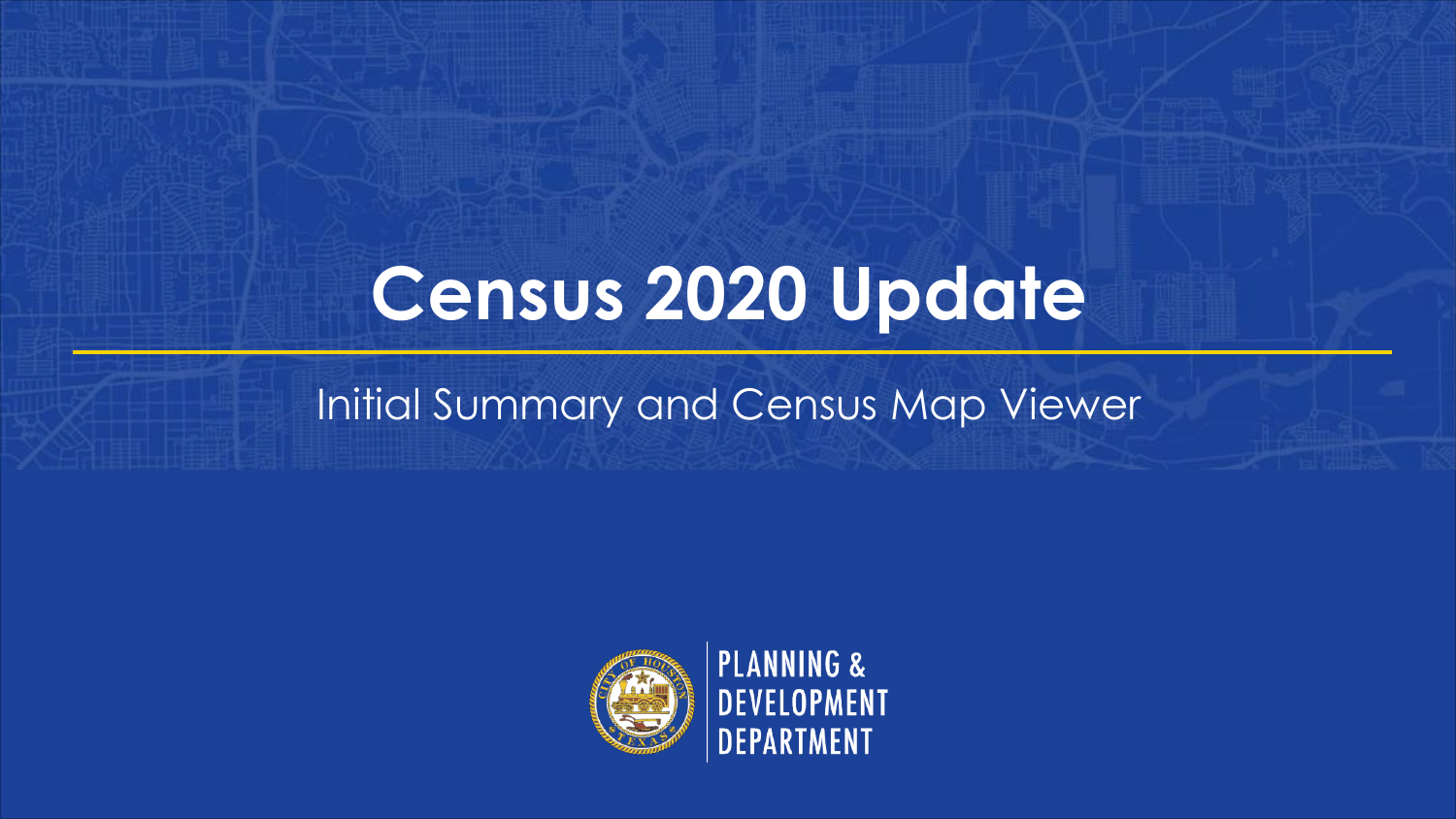#### **Topics to cover today**



#### **OUTREACH UPDATE CURRENT DATA GIS PRODUCTS**

How the Census Bureau counted Houstonians during the 2020 Pandemic



2020 Census results released to date



A brief tour of the amazing GIS tools you can use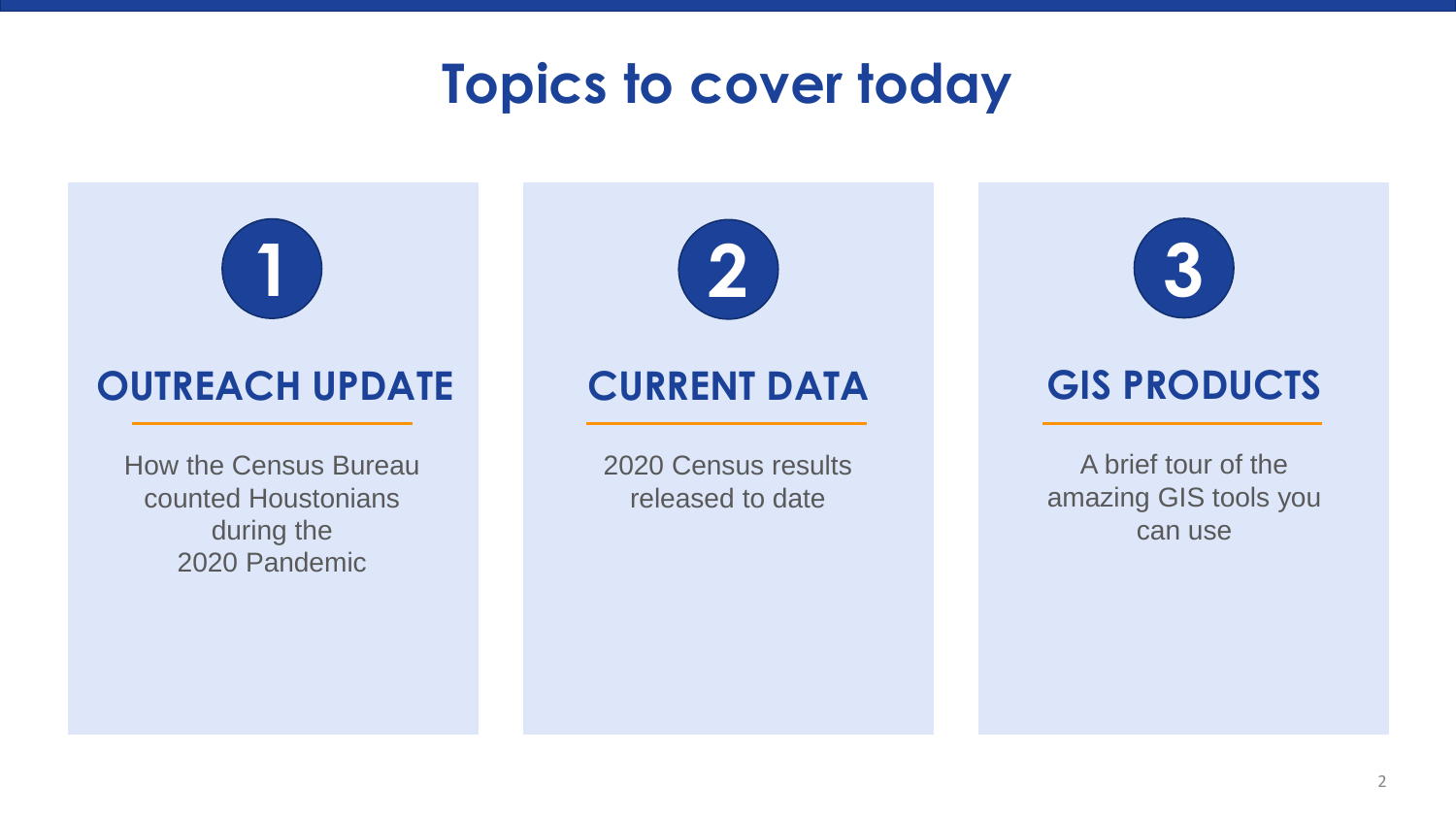#### **City of Houston Self-Response Rate: 2010 & 2020**

- The City of Houston's comparative Self-response rates:
	- **2010:** 67.0%
	- **2020:** 58.9%
- **The COVID crisis** caused all one-on-one engagement to end and the campaign had to pivot to one that focused on digital engagement: social medial, radio and television, and email.
- **During the final push**, from the addition of the \$250,000 in COVID-19 funds, the City's self-response rate increased from 53% on July 19 to 58.9% on October 16 (the last date the Census Bureau released its selfresponse rates).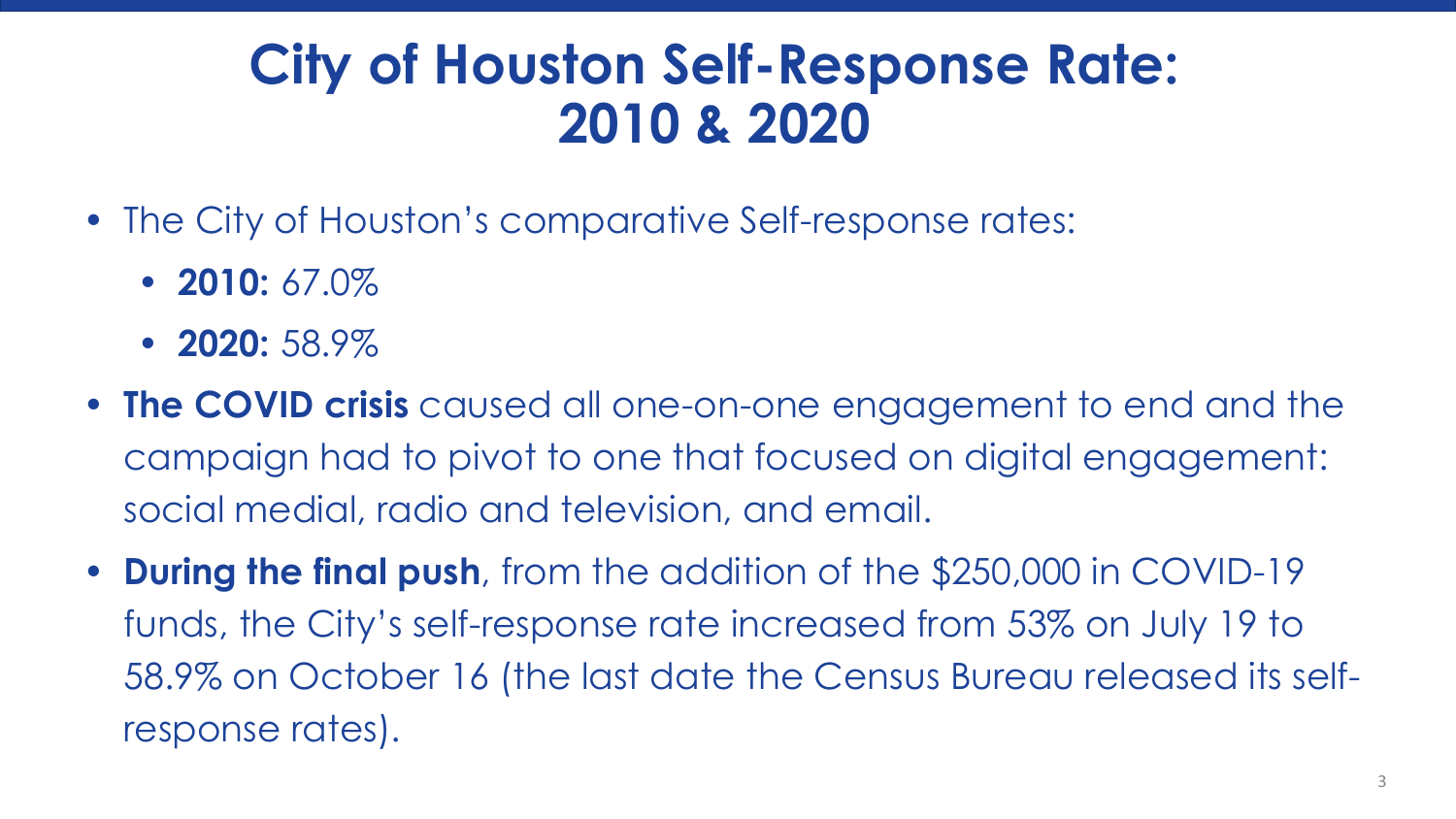#### **City of Houston: 2020 Self-Response Rate**

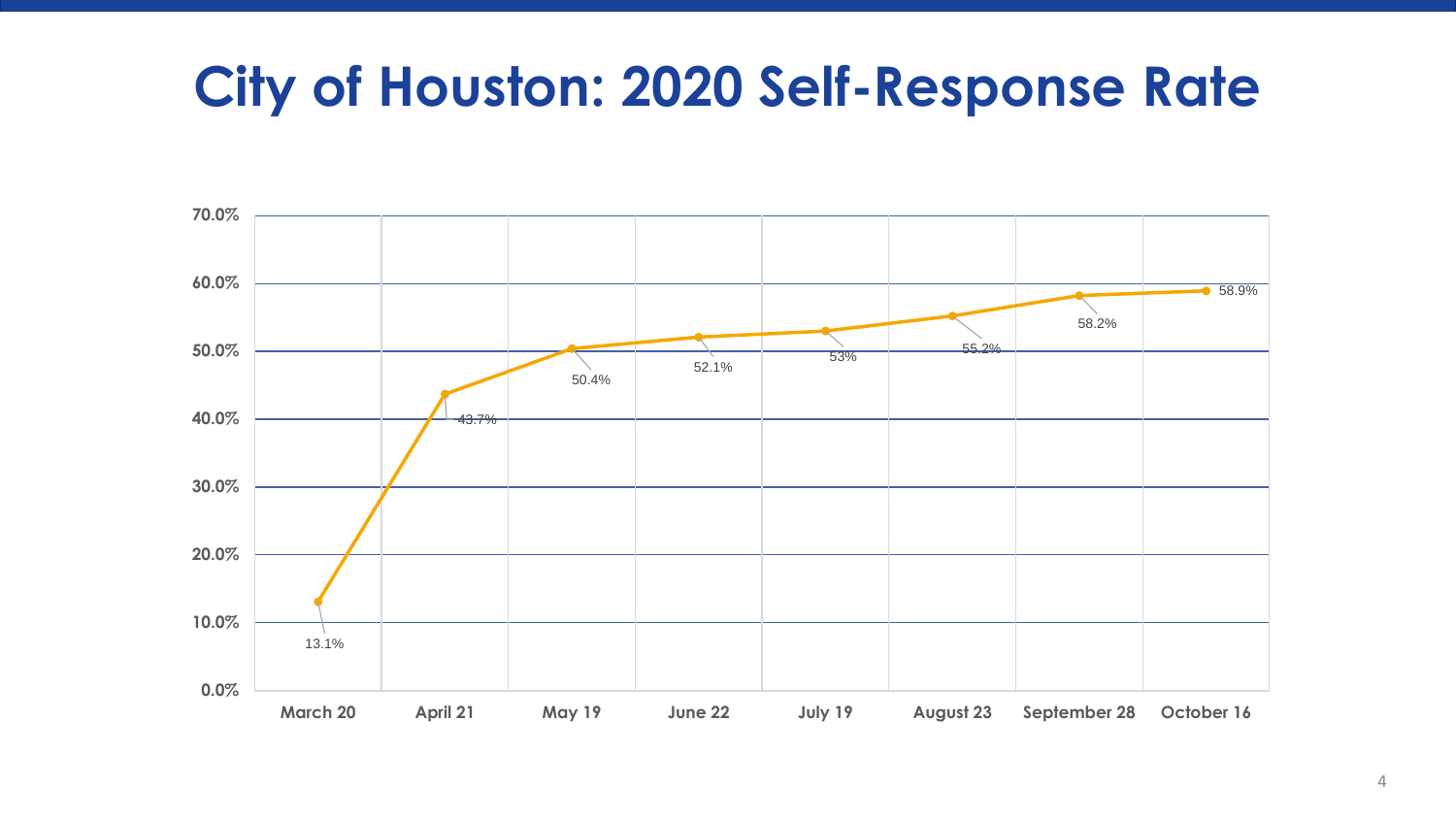## **Census 2020 Awards Received**

- **ADDY Award:** Recognizing overall creative quality of the integrated campaign.
- **PR Anvil Award**: Creativity in tactics (how we used social, grassroots, PR to drive results).
- **American Advertising Federation MOSAIC Award:** Recognizing diversity and inclusion on an integrated campaign.
- **American Research Federation Ogilvy Award:** Recognizes research and insights effectively applied in the creation of a campaign.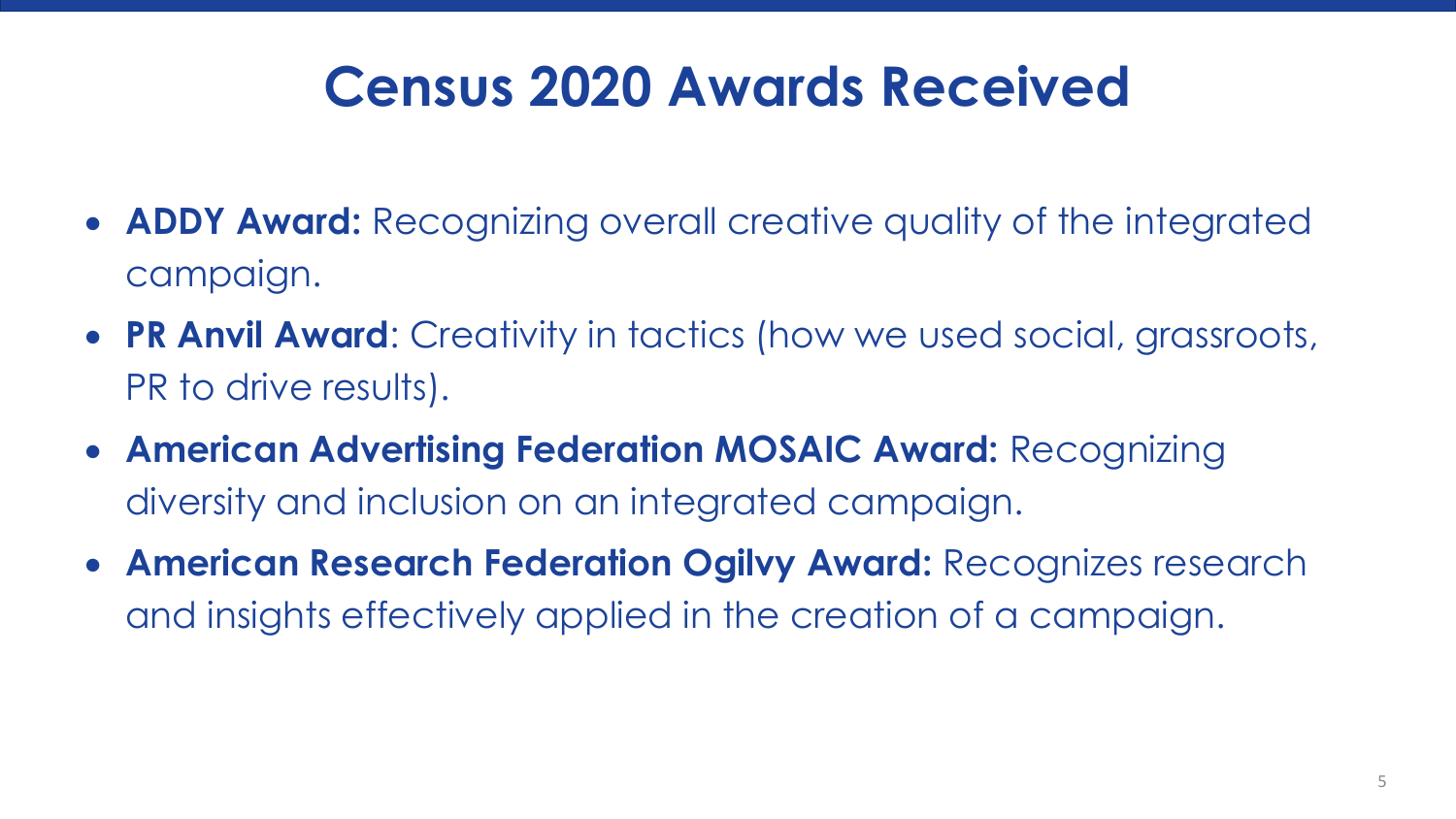## **City of Houston Profile**

| <b>POPULATION DATA</b>      |           | 2010  |           | 2020          |
|-----------------------------|-----------|-------|-----------|---------------|
| <b>Total Population</b>     | 2,099,451 |       | 2,304,580 | 9.8% Increase |
| Persons per Sq. Mile        | 3,167     |       | 3,431     |               |
| <b>RACE/ETHNICITY</b>       |           |       |           |               |
| White (Non Hispanic)        | 537,901   | 25.6% | 545,989   | 23.7%         |
| <b>Black (Non Hispanic)</b> | 485,956   | 23.1% | 509,479   | 22.1%         |
| <b>Hispanic</b>             | 919,668   | 43.8% | 1,013,423 | 44.0%         |
| Asian (Non Hispanic)        | 124,859   | 5.9%  | 165,189   | 7.2%          |
| Other                       | 31,067    | 1.5%  | 70,500    | 3.1%          |
| <b>HOUSING UNITS</b>        |           |       |           |               |
| <b>Total Housing Units</b>  | 892,646   |       | 998,195   |               |
| Occupied                    | 782,643   | 87.7% | 896,482   | 89.8%         |
| Vacant                      | 110,003   | 12.3% | 101,713   | 10.2%         |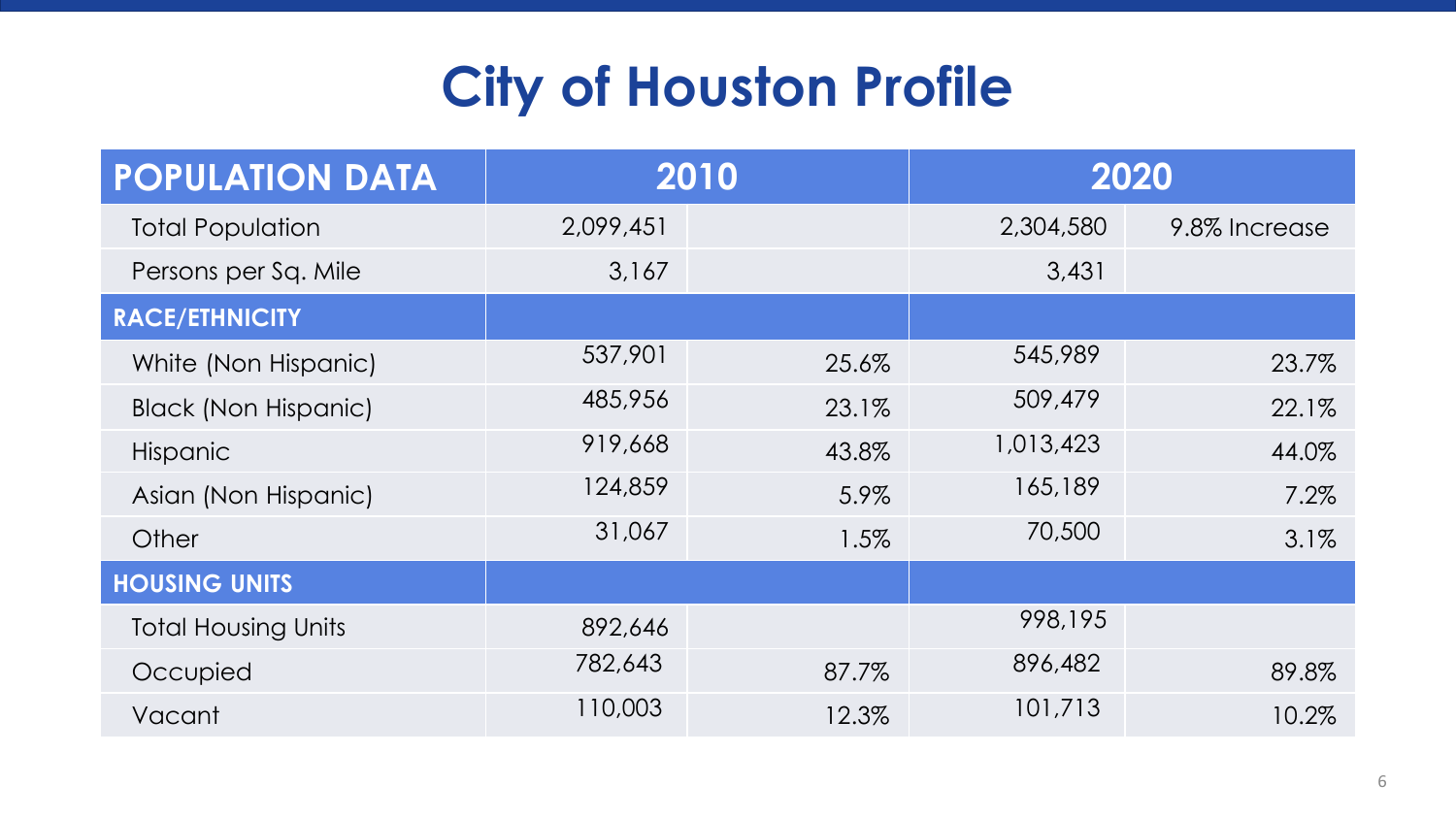#### **Data Release Schedule**

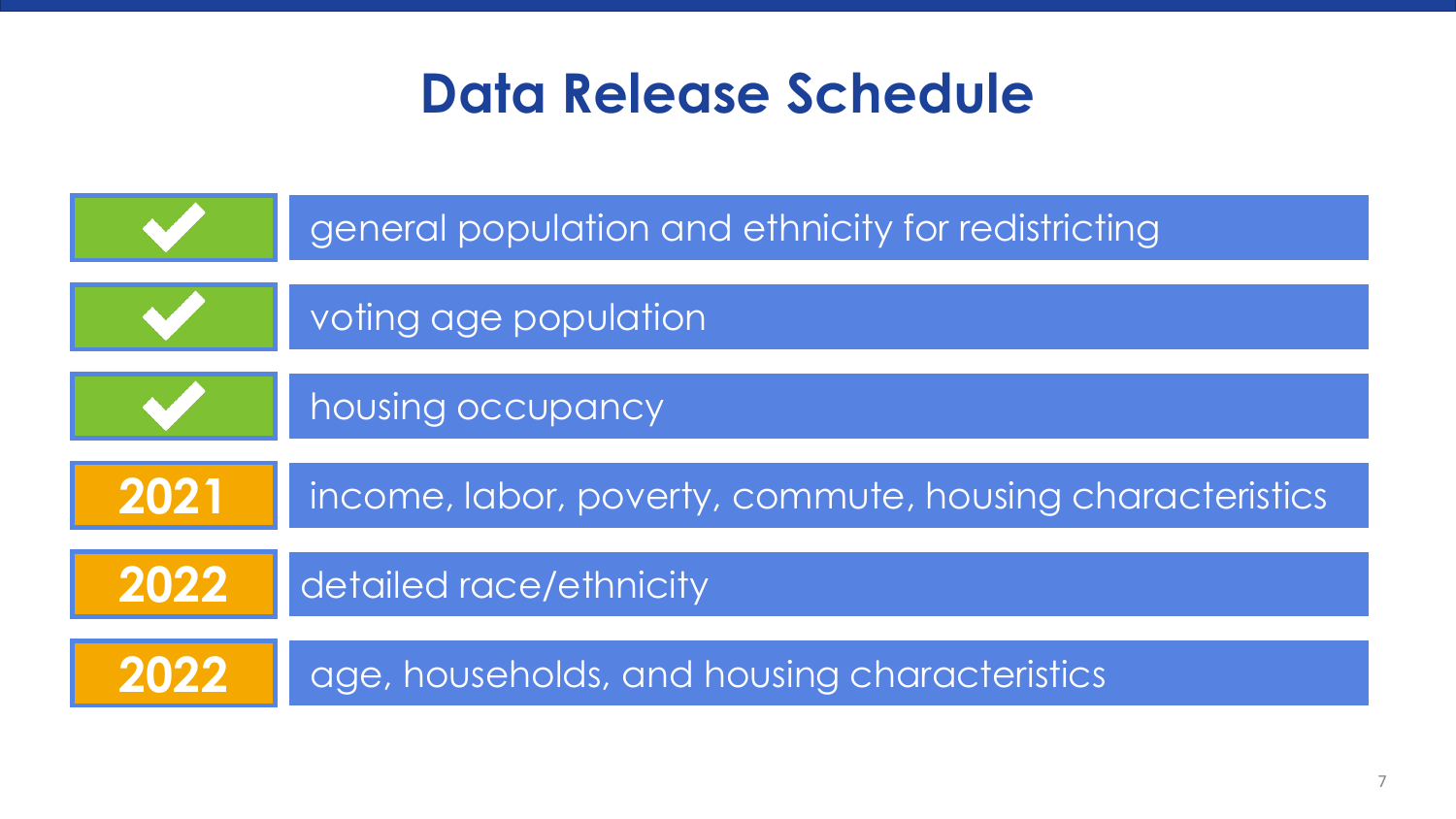## **Council District 'A' Profile**

| <b>POPULATION DATA</b>      |         | 2010  |         | 2020  |
|-----------------------------|---------|-------|---------|-------|
| <b>Total Population</b>     | 198,481 |       | 219,727 |       |
| Persons per Sq. Mile        | 2,255   |       | 2,367   |       |
| <b>RACE/ETHNICITY</b>       |         |       |         |       |
| White (Non Hispanic)        | 48,437  | 24.4% | 49,781  | 22.7% |
| <b>Black (Non Hispanic)</b> | 25,430  | 12.8% | 31,694  | 14.4% |
| <b>Hispanic</b>             | 112,607 | 56.7% | 119,700 | 54.5% |
| Asian (Non Hispanic)        | 9,334   | 4.7%  | 12,266  | 5.6%  |
| Other                       | 2,673   | 1.3%  | 6,286   | 2.9%  |
| <b>HOUSING UNITS</b>        |         |       |         |       |
| <b>Total Housing Units</b>  | 79,963  |       | 93,198  |       |
| Occupied                    | 68,878  | 86.1% | 83,969  | 90.1% |
| Vacant                      | 11,085  | 13.9% | 9,229   | 9.9%  |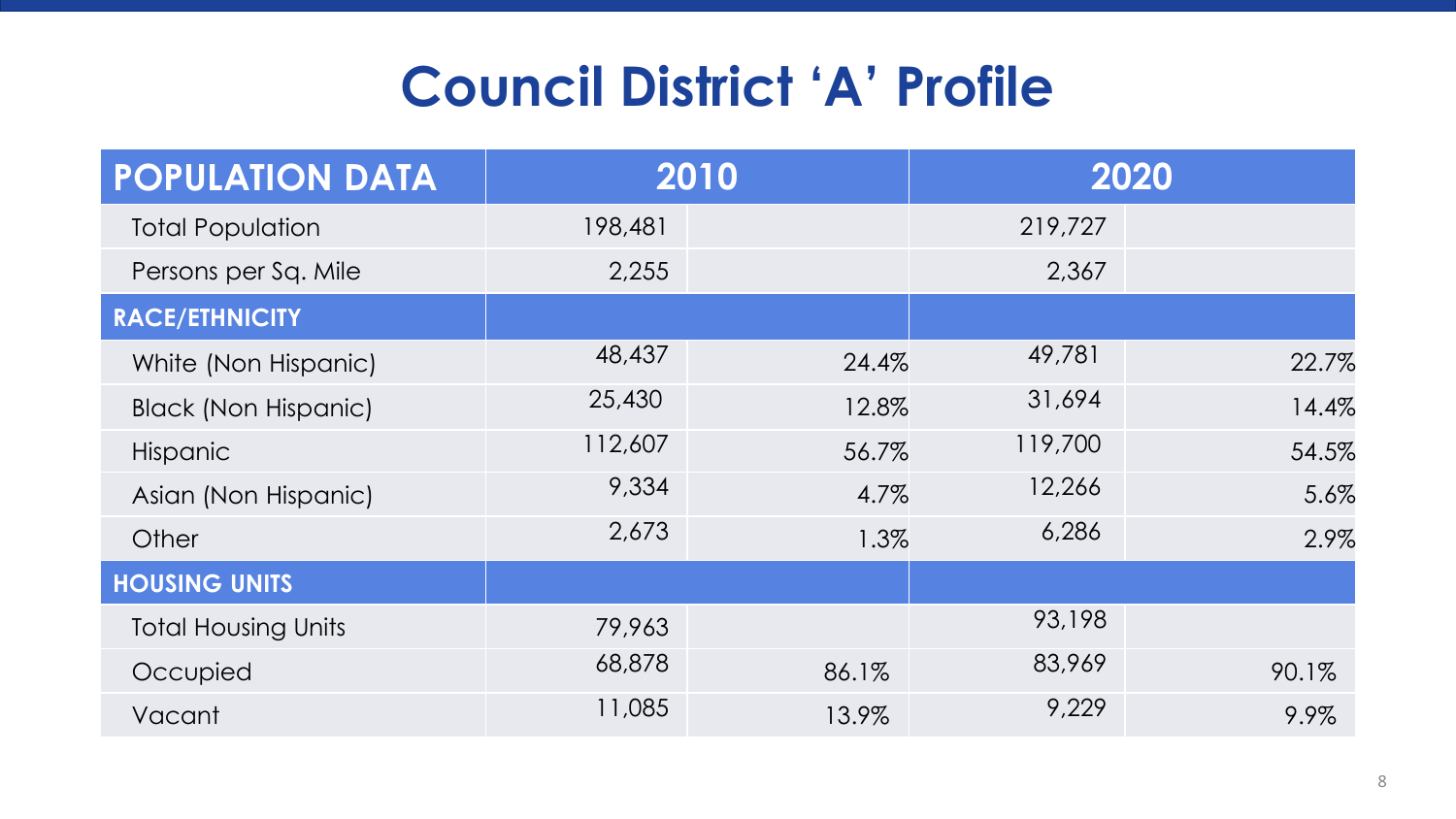## **Council District 'B' Profile**

| <b>POPULATION DATA</b>      |         | 2010  |         | 2020  |
|-----------------------------|---------|-------|---------|-------|
| <b>Total Population</b>     | 190,690 |       | 206,594 |       |
| Persons per Sq. Mile        | 1,926   |       | 2,045   |       |
| <b>RACE/ETHNICITY</b>       |         |       |         |       |
| White (Non Hispanic)        | 9,006   | 4.7%  | 9,087   | 4.4%  |
| <b>Black (Non Hispanic)</b> | 101,681 | 53.3% | 93,900  | 45.5% |
| <b>Hispanic</b>             | 76,889  | 40.3% | 97,656  | 47.3% |
| Asian (Non Hispanic)        | 1,231   | 0.6%  | 1,574   | 0.8   |
| Other                       | 1,883   | 1.0%  | 4,377   | 2.1%  |
| <b>HOUSING UNITS</b>        |         |       |         |       |
| <b>Total Housing Units</b>  | 75,652  |       | 80,284  |       |
| Occupied                    | 64,731  | 85.6% | 71,964  | 89.6% |
| Vacant                      | 10,921  | 14.4% | 8,320   | 10.4% |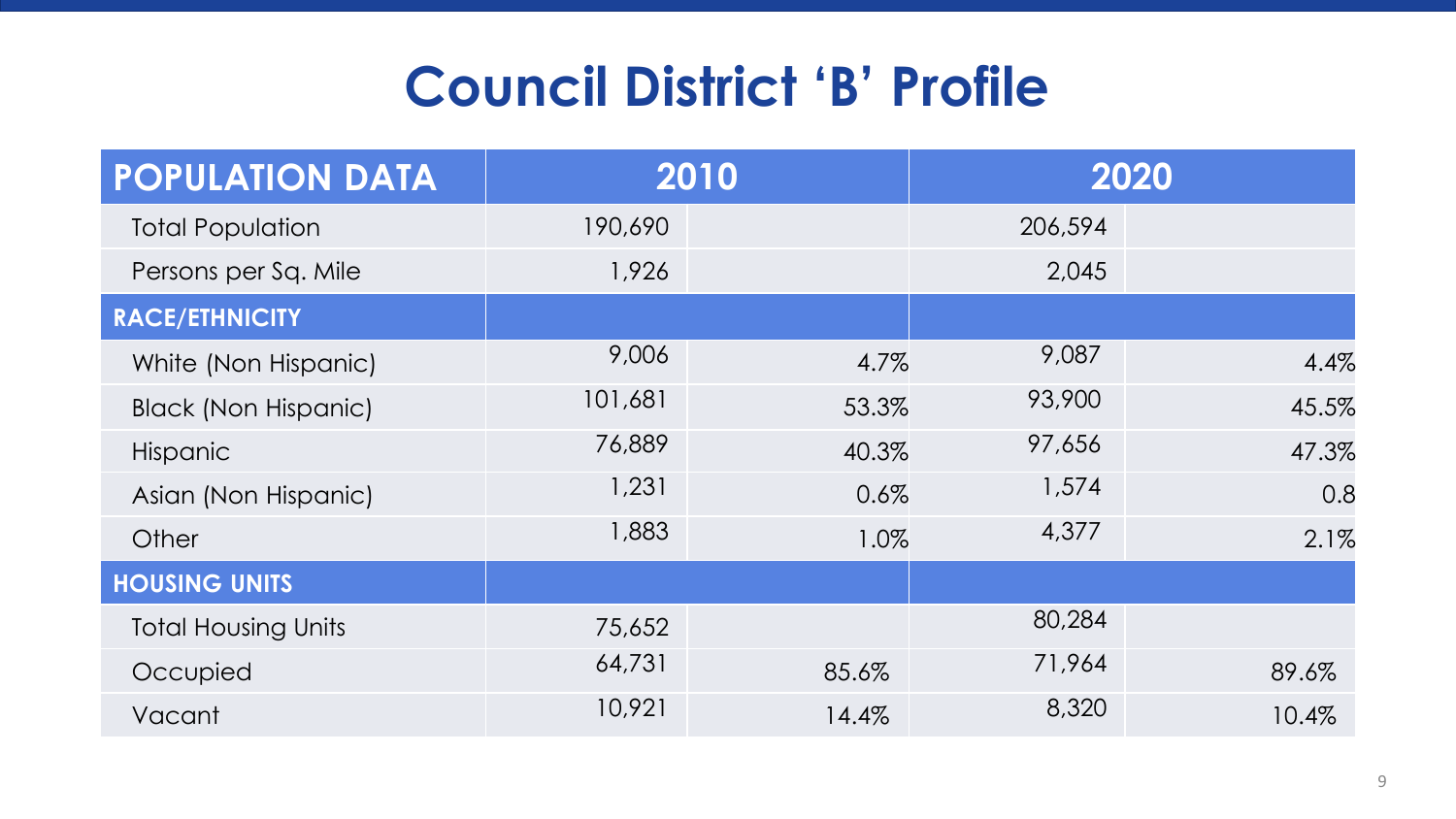#### **Council District 'C' Profile**

| <b>POPULATION DATA</b>      |         | 2010  |         | 2020  |
|-----------------------------|---------|-------|---------|-------|
| <b>Total Population</b>     | 198,845 |       | 240,954 |       |
| Persons per Sq. Mile        | 5,099   |       | 6,217   |       |
| <b>RACE/ETHNICITY</b>       |         |       |         |       |
| White (Non Hispanic)        | 119,328 | 60.0% | 134,573 | 55.9% |
| <b>Black (Non Hispanic)</b> | 13,926  | 7.0%  | 17,503  | 7.3%  |
| <b>Hispanic</b>             | 48,797  | 24.5% | 54,314  | 22.5% |
| Asian (Non Hispanic)        | 12,828  | 6.5%  | 22,876  | 9.5%  |
| Other                       | 3,966   | 2.0%  | 11,688  | 4.9%  |
| <b>HOUSING UNITS</b>        |         |       |         |       |
| <b>Total Housing Units</b>  | 111,025 |       | 131,923 |       |
| Occupied                    | 98,168  | 88.4% | 118,225 | 89.6% |
| Vacant                      | 12,857  | 11.6% | 13,698  | 10.4% |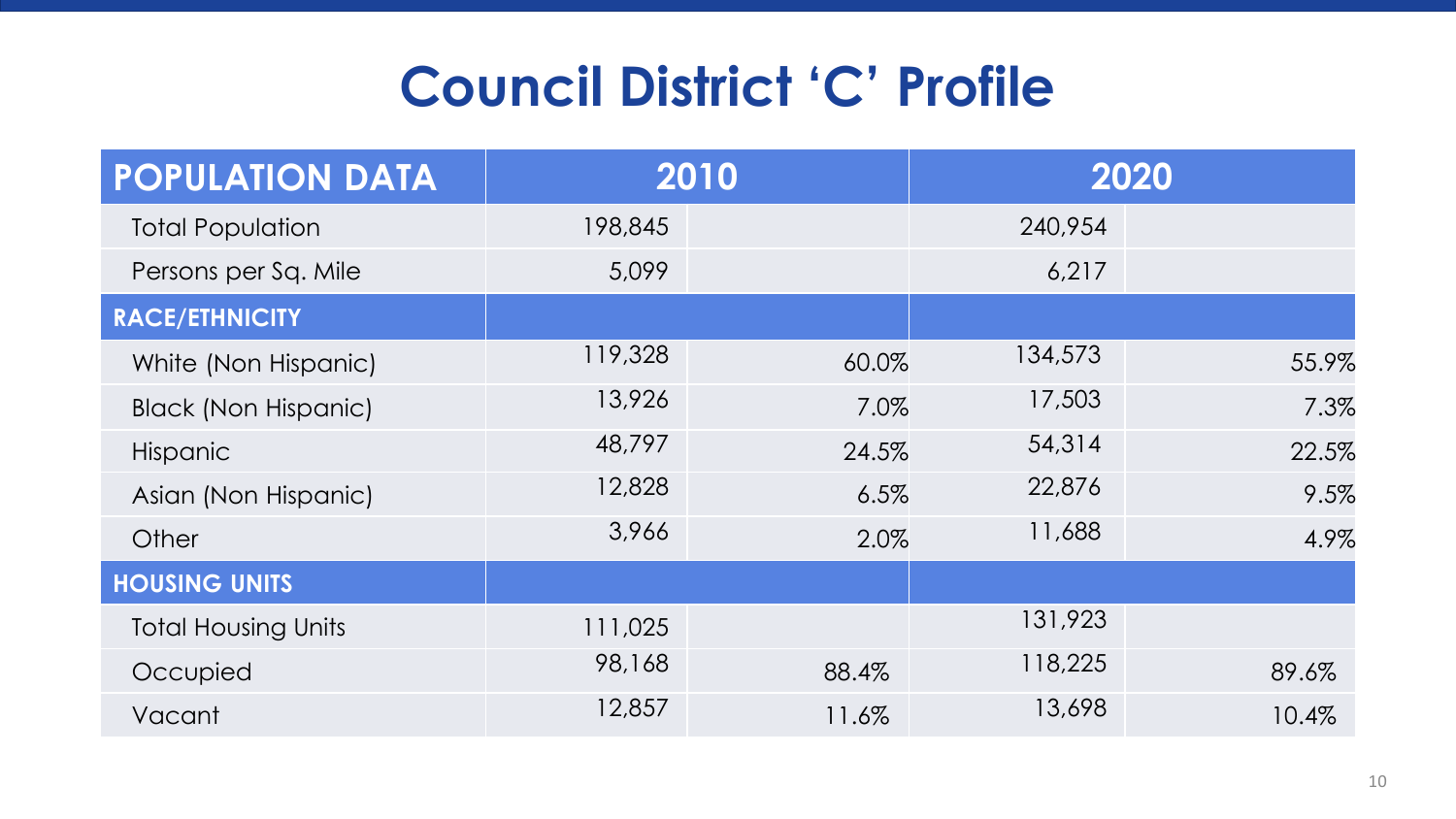## **Council District 'D' Profile**

| <b>POPULATION DATA</b>      |         | 2010  |         | 2020  |
|-----------------------------|---------|-------|---------|-------|
| <b>Total Population</b>     | 192,932 |       | 223,196 |       |
| Persons per Sq. Mile        | 3,062   |       | 3,567   |       |
| <b>RACE/ETHNICITY</b>       |         |       |         |       |
| White (Non Hispanic)        | 23,420  | 12.1% | 26,154  | 11.7% |
| <b>Black (Non Hispanic)</b> | 105,752 | 54.8% | 104,484 | 46.8% |
| <b>Hispanic</b>             | 50,562  | 26.2% | 68,789  | 30.8% |
| Asian (Non Hispanic)        | 10,455  | 5.4%  | 17,827  | 8.0%  |
| Other                       | 2,743   | 1.4%  | 5,942   | 2.7%  |
| <b>HOUSING UNITS</b>        |         |       |         |       |
| <b>Total Housing Units</b>  | 80,926  |       | 90,865  |       |
| Occupied                    | 69,747  | 86.2% | 81,343  | 89.5% |
| Vacant                      | 11,179  | 13.8% | 9,522   | 10.5% |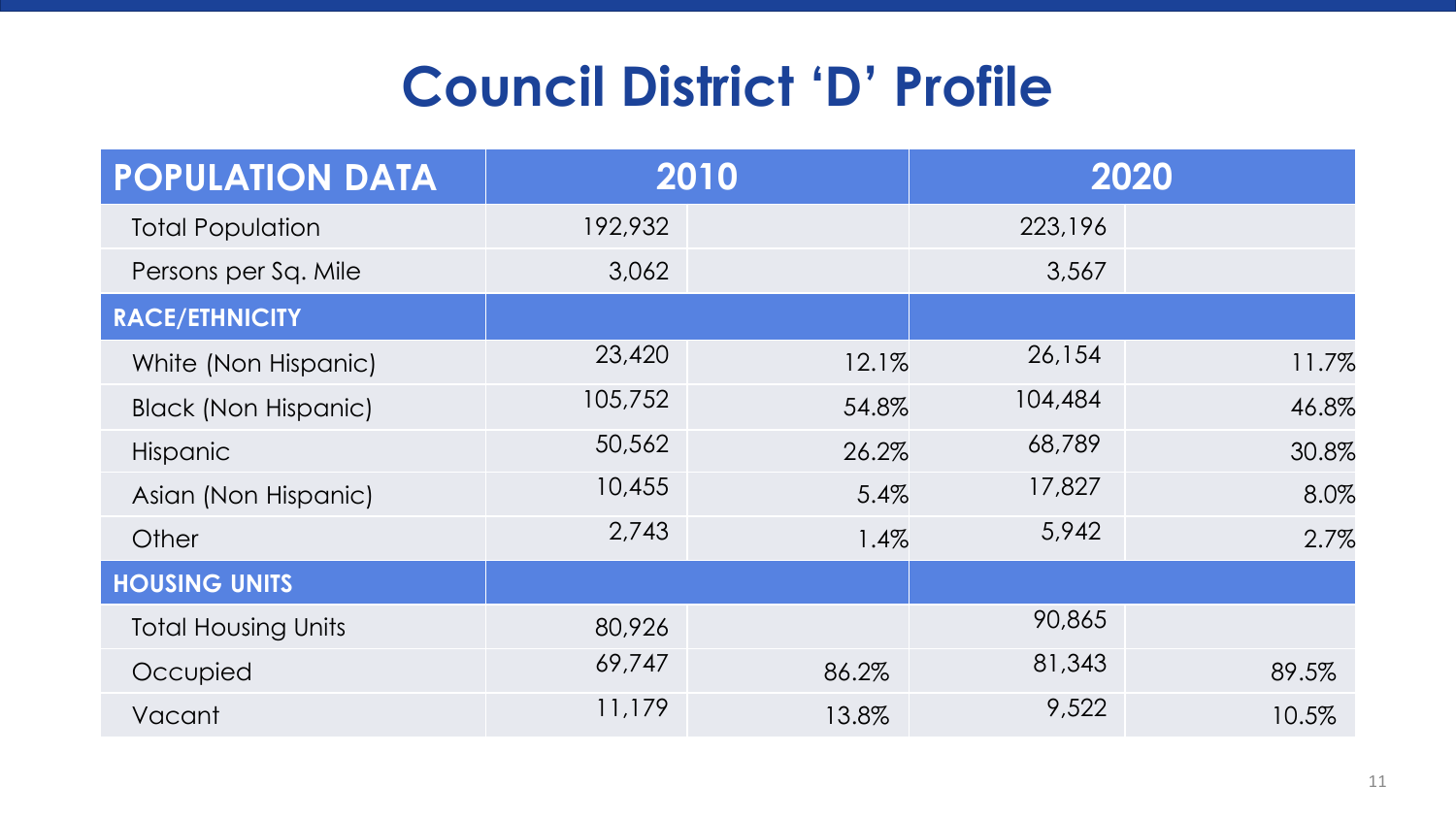## **Council District 'E' Profile**

| <b>POPULATION DATA</b>      |         | 2010  |         | 2020  |
|-----------------------------|---------|-------|---------|-------|
| <b>Total Population</b>     | 197,870 |       | 224,929 |       |
| Persons per Sq. Mile        | 1,510   |       | 1,711   |       |
| <b>RACE/ETHNICITY</b>       |         |       |         |       |
| White (Non Hispanic)        | 101,797 | 51.4% | 95,369  | 42.4% |
| <b>Black (Non Hispanic)</b> | 13,442  | 6.8%  | 21,656  | 9.6%  |
| <b>Hispanic</b>             | 67,058  | 33.9% | 85,474  | 38.0% |
| Asian (Non Hispanic)        | 11,947  | 6.0%  | 13,502  | 6.0%  |
| Other                       | 3,626   | 1.8%  | 8,928   | 4.0%  |
| <b>HOUSING UNITS</b>        |         |       |         |       |
| <b>Total Housing Units</b>  | 77,649  |       | 88,910  |       |
| Occupied                    | 71,291  | 91.8% | 81,712  | 91.9% |
| Vacant                      | 6,358   | 8.2%  | 7,198   | 8.1%  |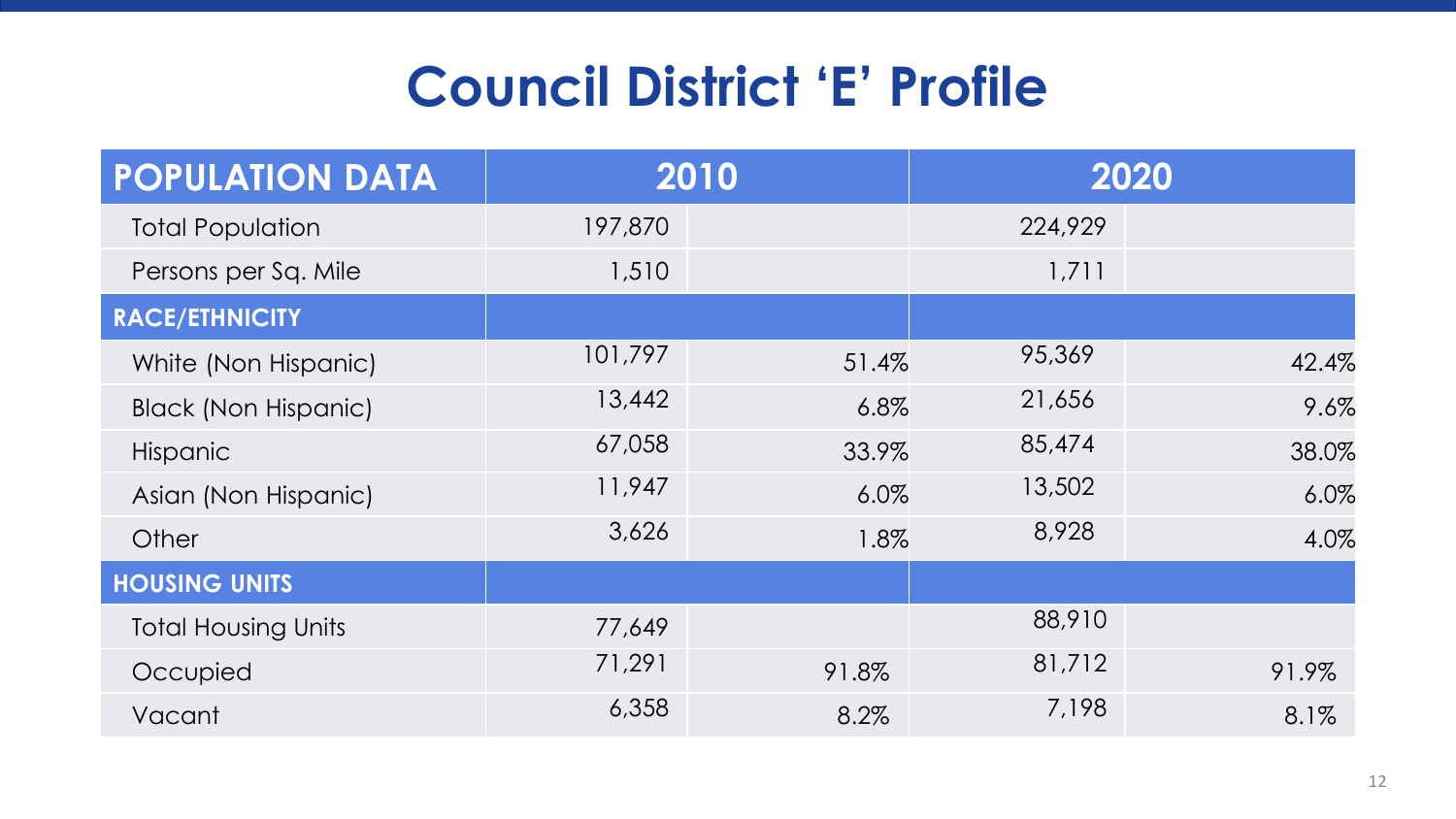### **Council District 'F' Profile**

| <b>POPULATION DATA</b>      |         | 2010  |         | 2020  |
|-----------------------------|---------|-------|---------|-------|
| <b>Total Population</b>     | 181,886 |       | 204,735 |       |
| Persons per Sq. Mile        | 3,498   |       | 3,842   |       |
| <b>RACE/ETHNICITY</b>       |         |       |         |       |
| White (Non Hispanic)        | 28,143  | 15.5% | 26,201  | 12.8% |
| <b>Black (Non Hispanic)</b> | 44,718  | 24.6% | 51,324  | 25.1% |
| <b>Hispanic</b>             | 75,548  | 41.5% | 87,484  | 42.7% |
| Asian (Non Hispanic)        | 29,723  | 16.3% | 33,067  | 16.2% |
| Other                       | 3,754   | 2.1%  | 6,659   | 3.3%  |
| <b>HOUSING UNITS</b>        |         |       |         |       |
| <b>Total Housing Units</b>  | 76,740  |       | 86,124  |       |
| Occupied                    | 67,527  | 88.0% | 78,743  | 91.4% |
| Vacant                      | 9,213   | 12.0% | 7,381   | 8.6%  |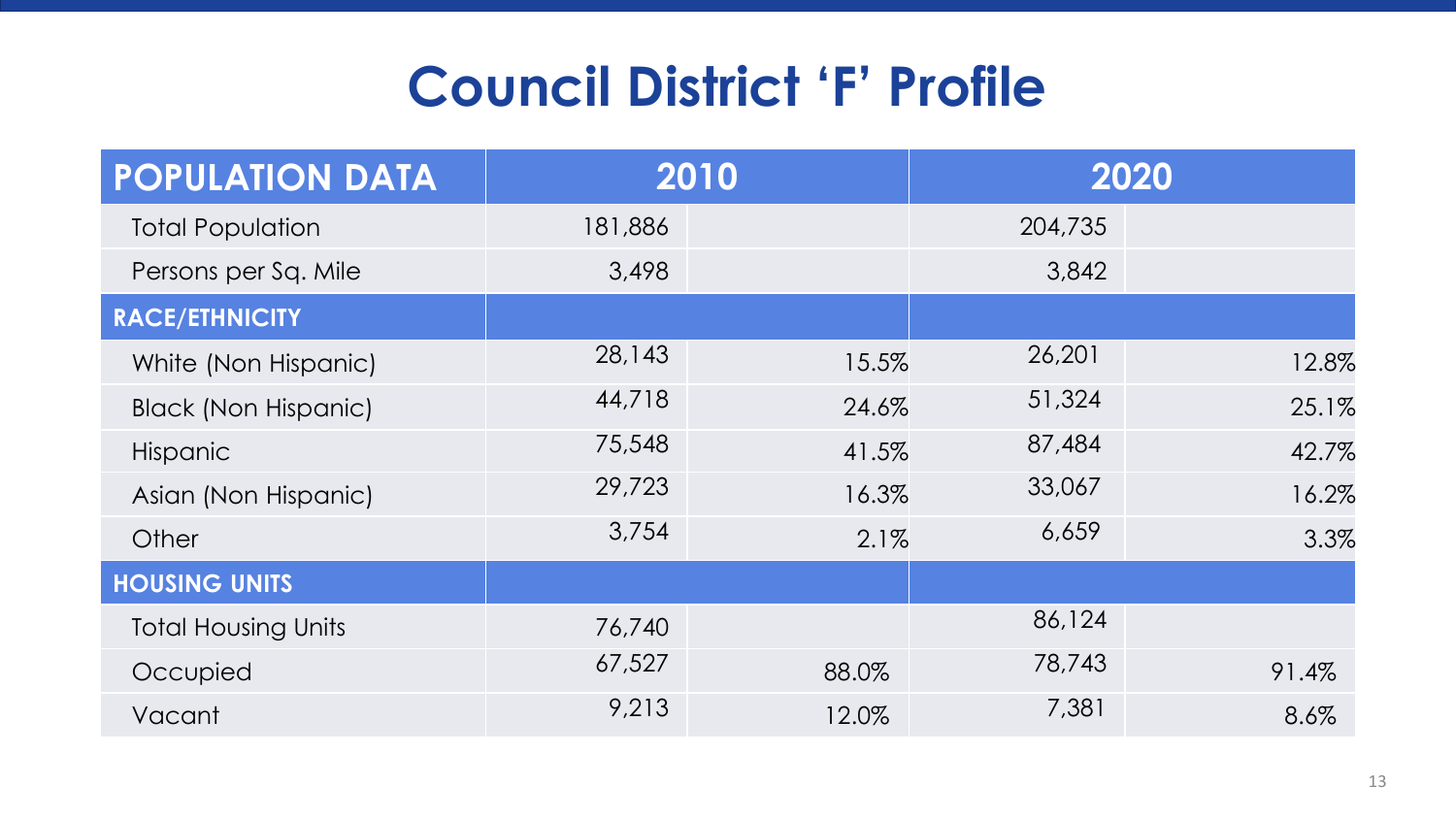## **Council District 'G' Profile**

| <b>POPULATION DATA</b>      |         | 2010  |         | 2020  |
|-----------------------------|---------|-------|---------|-------|
| <b>Total Population</b>     | 198,015 |       | 234,140 |       |
| Persons per Sq. Mile        | 5,500   |       | 6,439   |       |
| <b>RACE/ETHNICITY</b>       |         |       |         |       |
| White (Non Hispanic)        | 120,365 | 60.8% | 116,525 | 49.8% |
| <b>Black (Non Hispanic)</b> | 20,088  | 10.1% | 33,231  | 14.2% |
| <b>Hispanic</b>             | 33,464  | 16.9% | 45,444  | 19.4% |
| Asian (Non Hispanic)        | 19,580  | 9.9%  | 28,473  | 12.2% |
| Other                       | 4,518   | 2.3%  | 10,467  | 4.5%  |
| <b>HOUSING UNITS</b>        |         |       |         |       |
| <b>Total Housing Units</b>  | 109,727 |       | 126,156 |       |
| Occupied                    | 97,178  | 88.6% | 110,942 | 87.9% |
| Vacant                      | 12,549  | 11.4% | 15,214  | 12.1% |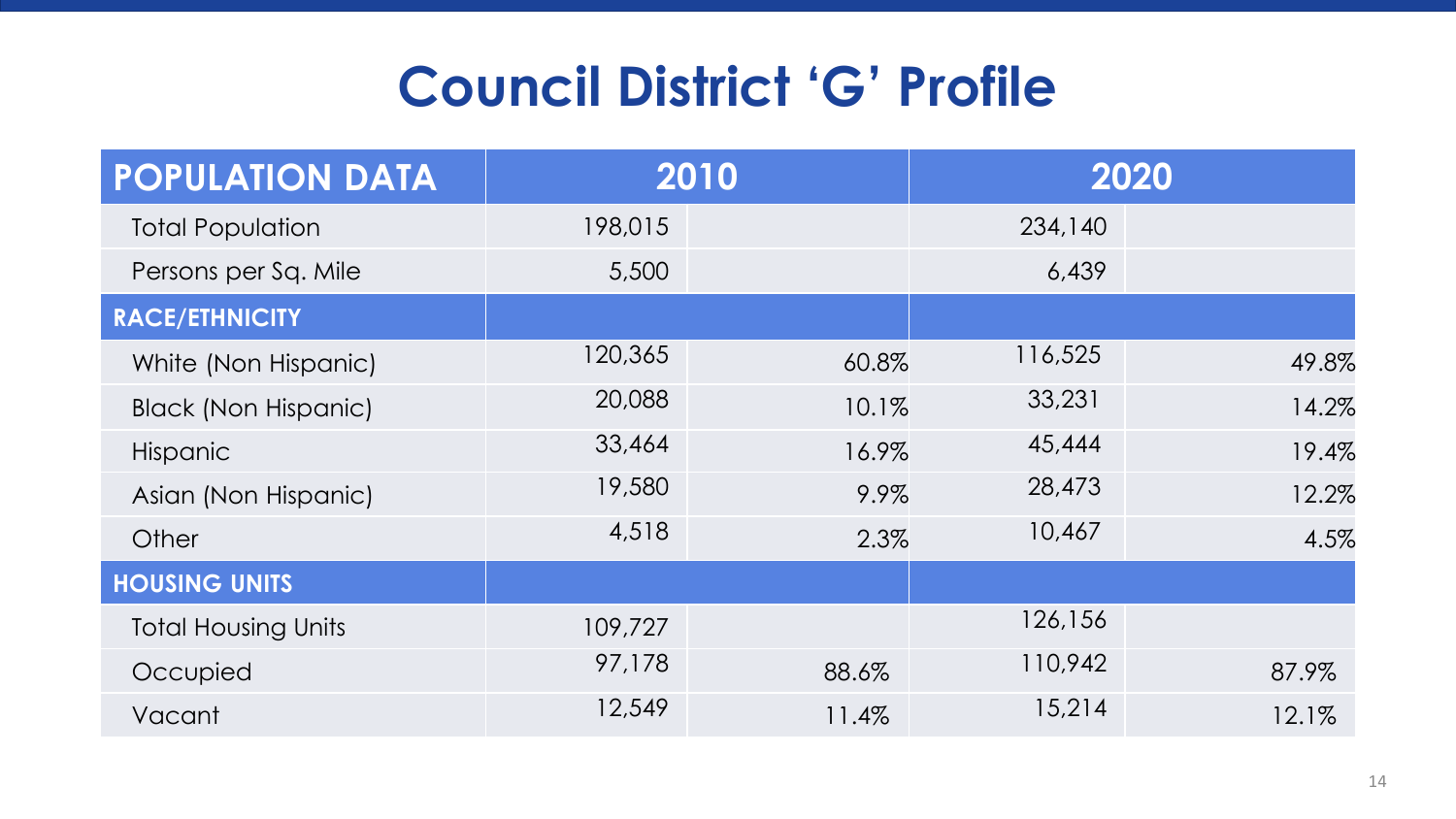## **Council District 'H' Profile**

| <b>POPULATION DATA</b>      |         | 2010  |         | 2020  |
|-----------------------------|---------|-------|---------|-------|
| <b>Total Population</b>     | 181,670 |       | 174,341 |       |
| Persons per Sq. Mile        | 4,781   |       | 4,628   |       |
| <b>RACE/ETHNICITY</b>       |         |       |         |       |
| White (Non Hispanic)        | 23,814  | 13.1% | 26,167  | 15.0% |
| <b>Black (Non Hispanic)</b> | 26,355  | 14.5% | 23,737  | 13.6% |
| <b>Hispanic</b>             | 129,000 | 71.0% | 118,439 | 67.9% |
| Asian (Non Hispanic)        | 1,199   | 0.7%  | 2,726   | 1.6%  |
| Other                       | 1,302   | 0.7%  | 3,272   | 1.9%  |
| <b>HOUSING UNITS</b>        |         |       |         |       |
| <b>Total Housing Units</b>  | 62,249  |       | 67,005  |       |
| Occupied                    | 55,348  | 88.9% | 60,086  | 89.7% |
| Vacant                      | 6,901   | 11.1% | 6,919   | 10.3% |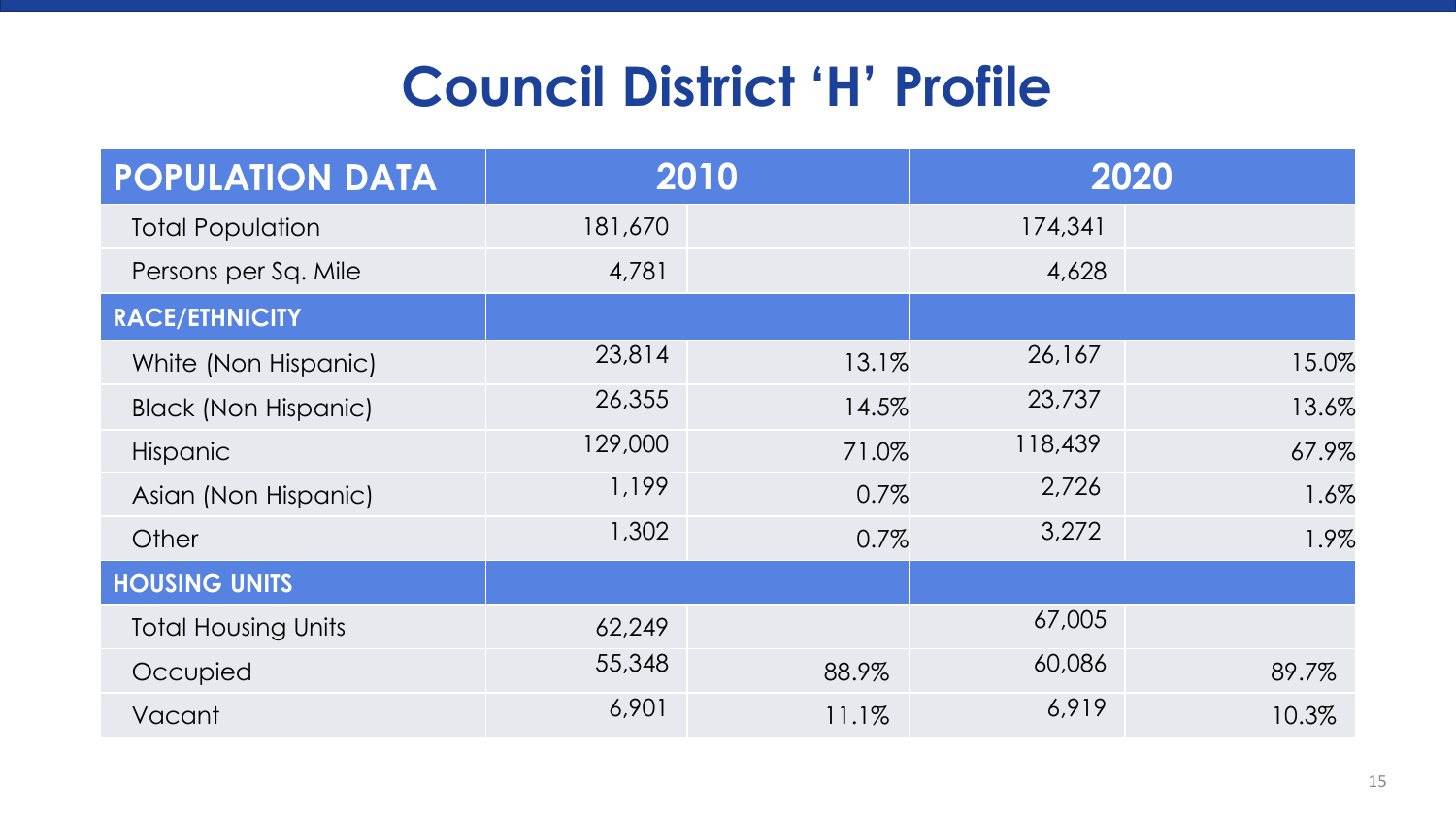## **Council District 'I' Profile**

| <b>POPULATION DATA</b>      |         | 2010  |         | 2020  |
|-----------------------------|---------|-------|---------|-------|
| <b>Total Population</b>     | 180,912 |       | 179,351 |       |
| Persons per Sq. Mile        | 3,547   |       | 3,543   |       |
| <b>RACE/ETHNICITY</b>       |         |       |         |       |
| White (Non Hispanic)        | 14,683  | 8.1%  | 17,558  | 9.8%  |
| <b>Black (Non Hispanic)</b> | 21,381  | 11.8% | 22,423  | 12.5% |
| <b>Hispanic</b>             | 139,534 | 77.1% | 131,688 | 73.4% |
| Asian (Non Hispanic)        | 3,761   | 2.1%  | 4,668   | 2.6%  |
| Other                       | 1,553   | 0.9%  | 3,014   | 1.7%  |
| <b>HOUSING UNITS</b>        |         |       |         |       |
| <b>Total Housing Units</b>  | 65,247  |       | 72,314  |       |
| Occupied                    | 56,388  | 86.4% | 63,763  | 88.2% |
| Vacant                      | 8,859   | 13.6% | 8,551   | 11.8% |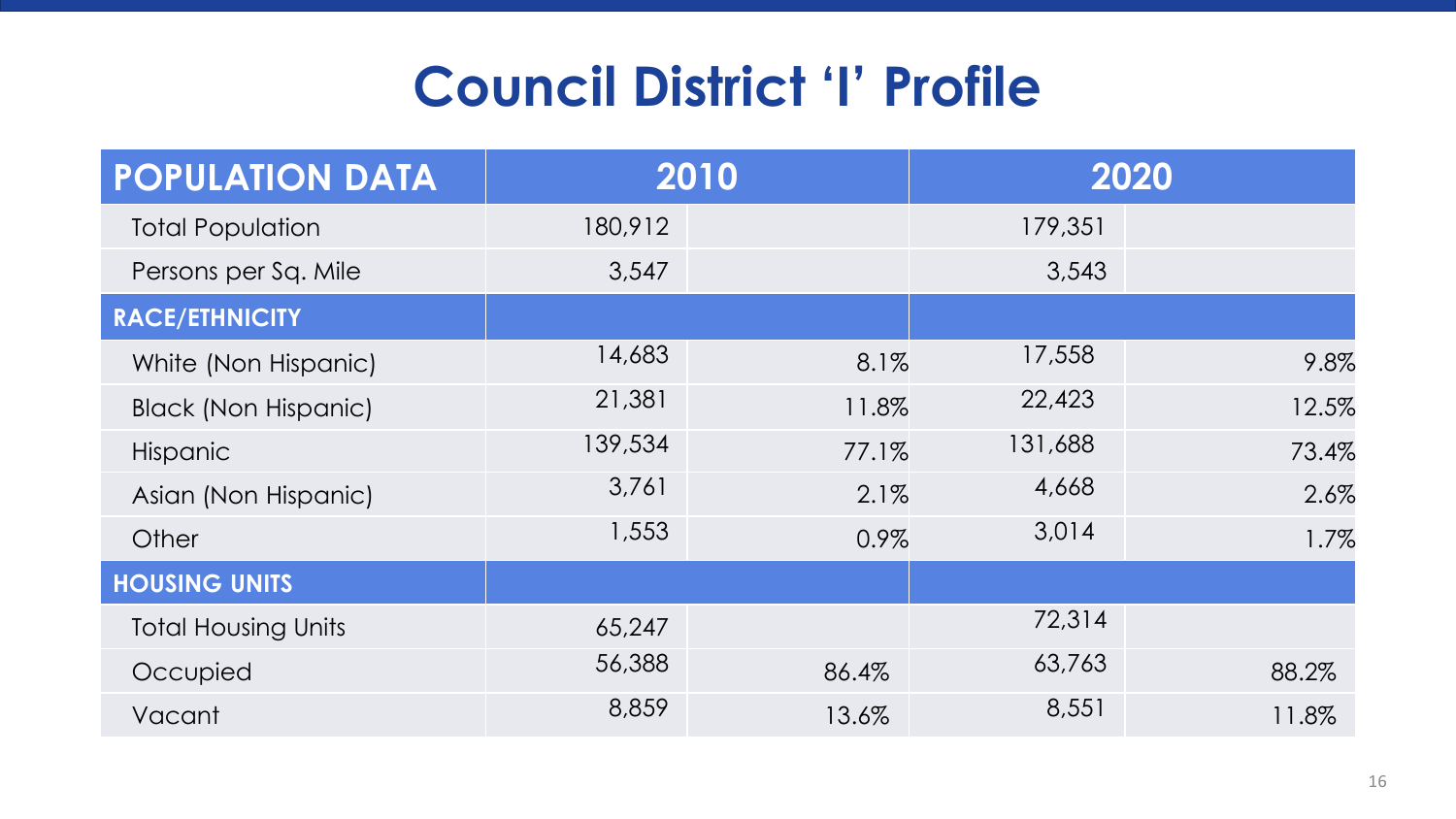### **Council District 'J' Profile**

| <b>POPULATION DATA</b>      |         | 2010  |         | 2020  |
|-----------------------------|---------|-------|---------|-------|
| <b>Total Population</b>     | 181,415 |       | 187,318 |       |
| Persons per Sq. Mile        | 9,071   |       | 9,589   |       |
| <b>RACE/ETHNICITY</b>       |         |       |         |       |
| White (Non Hispanic)        | 19,409  | 10.7% | 16,222  | 8.7%  |
| <b>Black (Non Hispanic)</b> | 32,215  | 17.8% | 32,235  | 17.2% |
| <b>Hispanic</b>             | 114,532 | 63.1% | 118,681 | 63.4% |
| Asian (Non Hispanic)        | 12,946  | 7.1%  | 15,561  | 8.3%  |
| Other                       | 2,313   | 1.3%  | 4,619   | 2.5%  |
| <b>HOUSING UNITS</b>        |         |       |         |       |
| <b>Total Housing Units</b>  | 75,241  |       | 76,828  |       |
| Occupied                    | 63,298  | 84.1% | 68,653  | 89.4% |
| Vacant                      | 11,943  | 15.9% | 8,175   | 10.6% |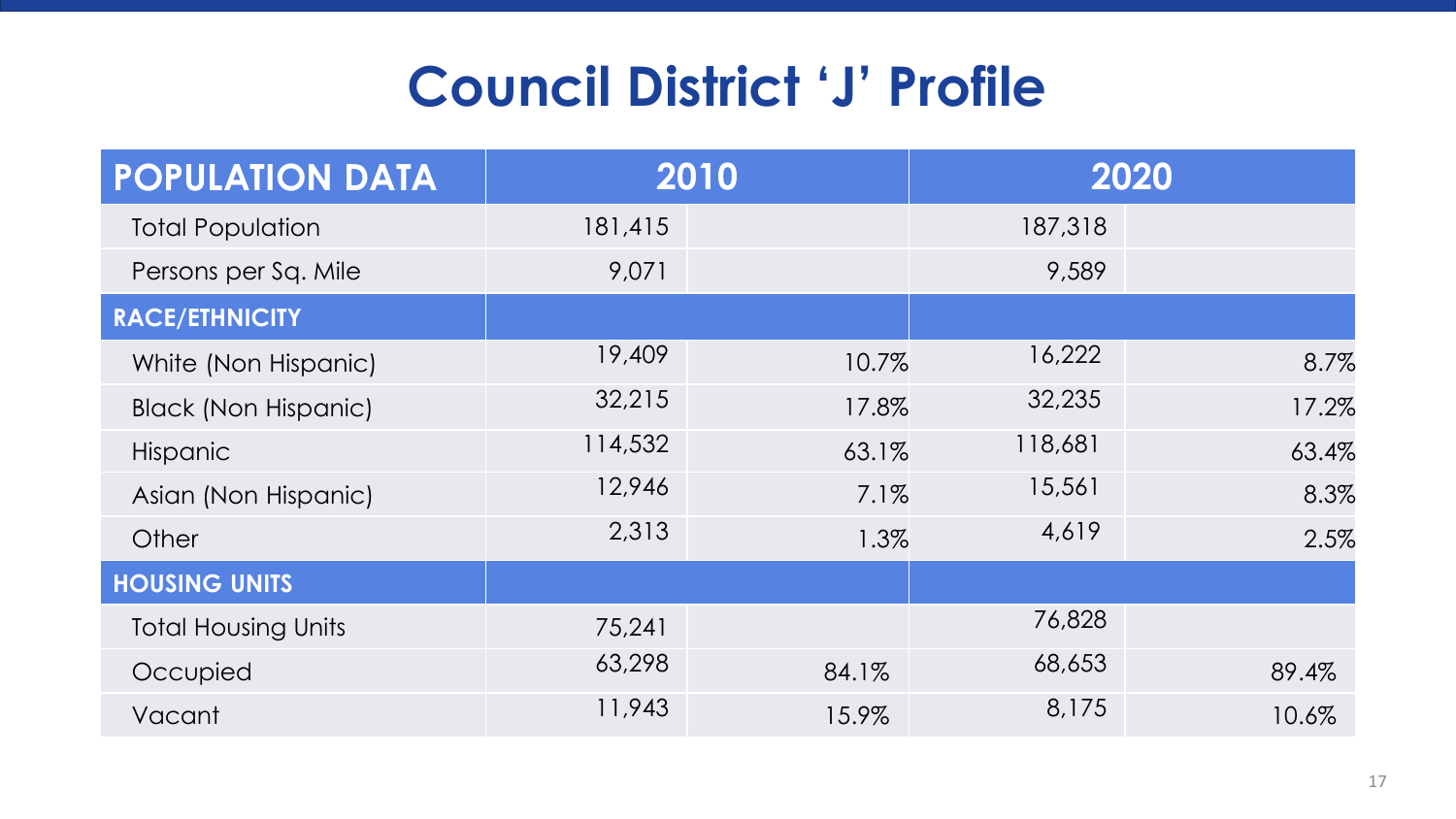## **Council District 'K' Profile**

| <b>POPULATION DATA</b>      |         | 2010  |         | 2020  |
|-----------------------------|---------|-------|---------|-------|
| <b>Total Population</b>     | 196,735 |       | 209,295 |       |
| Persons per Sq. Mile        | 4,277   |       | 4,422   |       |
| <b>RACE/ETHNICITY</b>       |         |       |         |       |
| White (Non Hispanic)        | 29,499  | 15.0% | 28,352  | 13.5% |
| <b>Black (Non Hispanic)</b> | 80,968  | 41.2% | 77,292  | 36.9% |
| <b>Hispanic</b>             | 71,677  | 36.4% | 85,754  | 41.0% |
| Asian (Non Hispanic)        | 11,855  | 6.0%  | 12,649  | 6.0%  |
| Other                       | 2,736   | 1.4%  | 5,248   | 2.5%  |
| <b>HOUSING UNITS</b>        |         |       |         |       |
| <b>Total Housing Units</b>  | 78,231  |       | 84,588  |       |
| Occupied                    | 70,094  | 89.6% | 77,082  | 91.1% |
| Vacant                      | 8,137   | 10.4% | 7,506   | 8.9%  |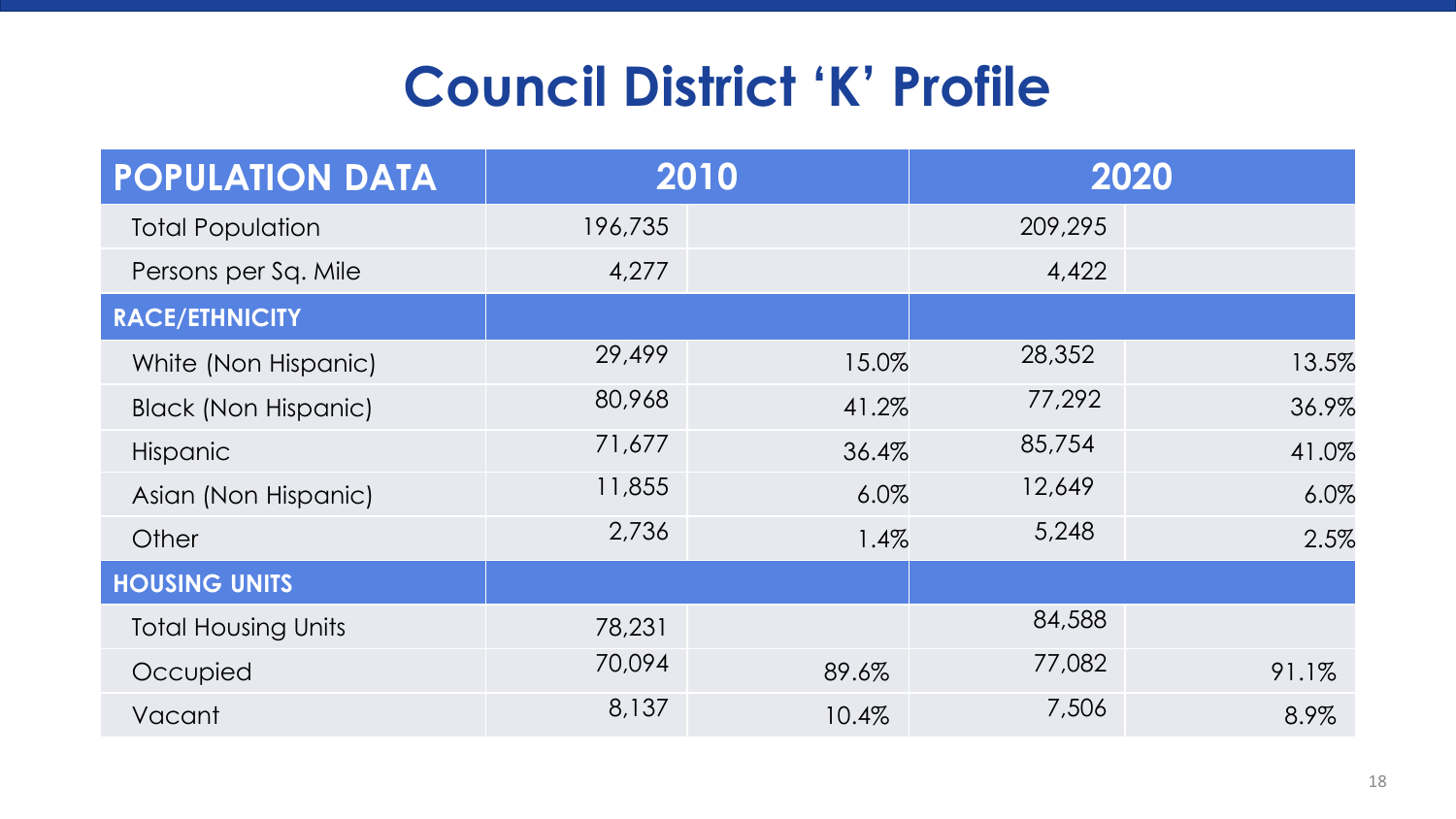#### **Census Web Map Viewer: https://mycity.maps.arcgis.com/**

#### **MYCITY Houston GIS**

MYCITY websites and apps have been produced by the City of Houston as a public service for the sole purpose of geographic reference. No warranty is made by the City of Houston regarding specific accuracy or completeness.



19